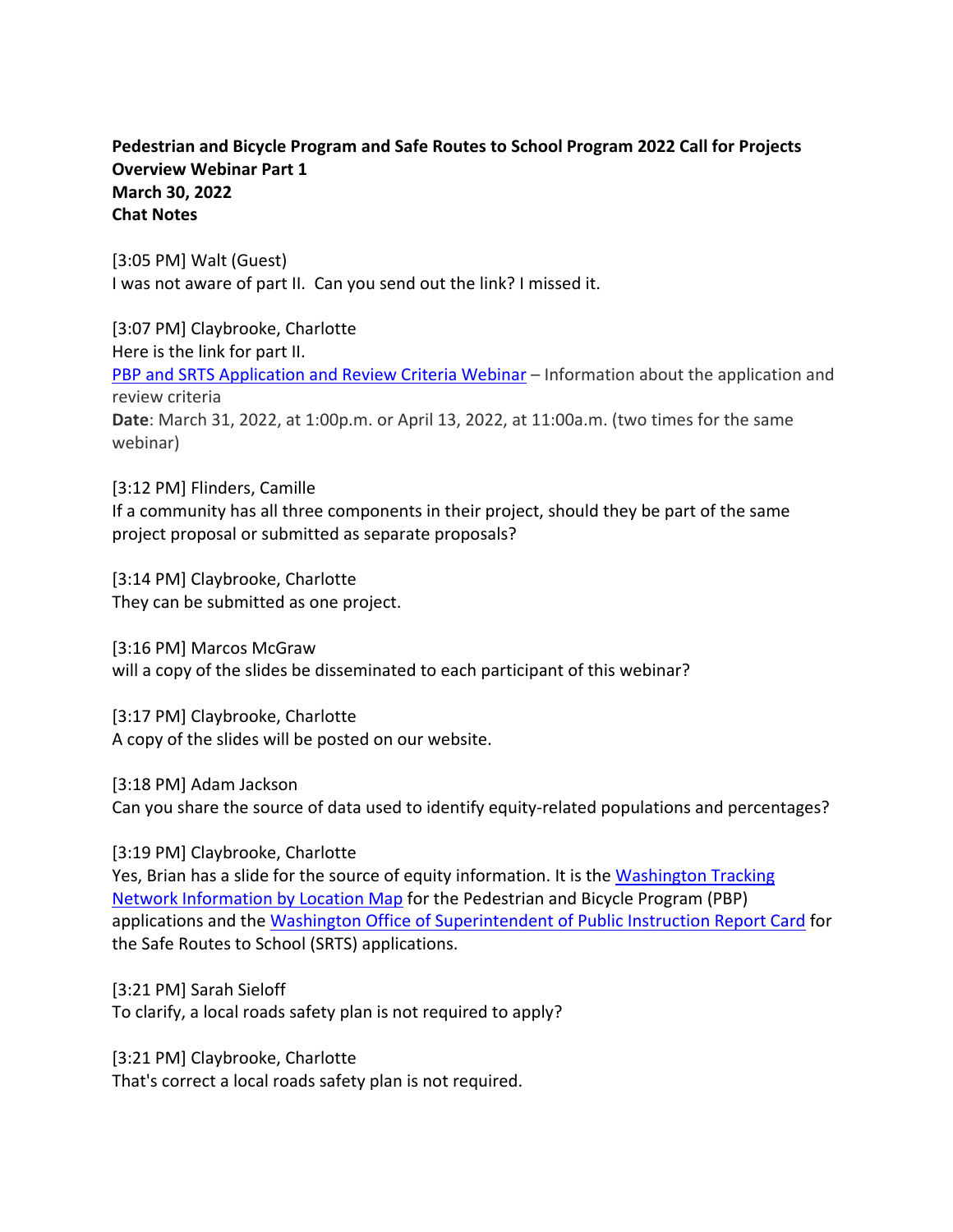[3:24 PM] Comeau, Christopher J.

What if it is a brand new school in a low-income neighborhood where a school doesn't currently exist?

[3:26 PM] Claybrooke, Charlotte We will look at the census track data for a location with a brand new school.

[3:30 PM] Flinders, Camille Is it feasible to apply for grants through both the Safe Routes to School and the Bike-Pedestrian Programs if proposal components seem more suitable to the different programs?

[3:31 PM] Claybrooke, Charlotte An applicant can apply to both programs for different projects.

[3:33 PM] Flinders, Camille Follow up question: if proposals are submitted to both programs, are they evaluated differently?

Verbal answer – if the same application is submitted to both programs WSDOT staff will probably contact the applicant and ask which program they want to keep it in for the review.

[3:33 PM] Phil Hoge Is adding road width only to enable a bike lane eligible for funding?

[3:34 PM] Claybrooke, Charlotte Adding road width to enable a bike lane is an eligible expense.

[3:34 PM] John Shaheen (Guest) Is the \$800k threshold related to the total project \$ or to total funding request?

Verbal answer – it is related to the funding request.

[3:36 PM] Morgan Palmer

Can this be paired with other funding sources? For example, can NHPP paving funding be paired with PBP to create a complete street?

Verbal answer – yes – match (secured funding from another source) will need to be available before the prioritized list is sent to the legislature.

[3:36 PM] Hayes, Jami Did you say obligation dates are summer of 2023 if a project is funded?

Verbal answer – Projects that can obligate within the first year of funding July 1, 2023 – June 30, 2025 are preferred. They do are not required to obligate in the summer of 2023.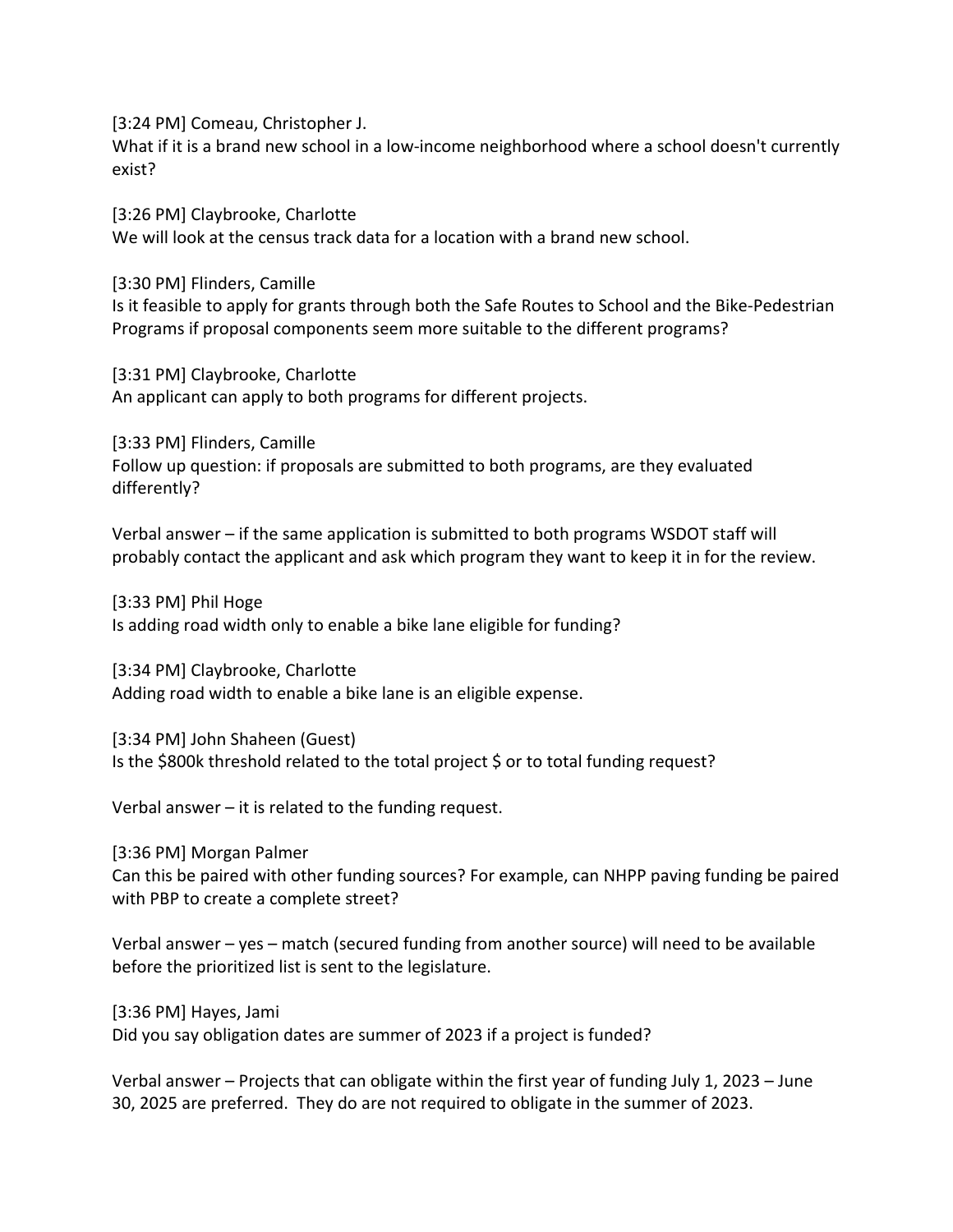### [3:37 PM] Mazur, George

Regarding projects that cross jurisdictional boundaries, are separate applications needed from each jurisdiction for the portion of the project that are within their jurisdiction? Alternatively, can one of the jurisdictions serve as application lead?

Verbal answer – yes separate applications are needed for projects that cross jurisdictional boundaries. There is an exception where a project might cross WSDOT jurisdiction and a city street or county road. In which case either one could take the lead for the project.

## [3:37 PM] Brian Victor

How would curb extension with RRFBs projects score with either funding?

Verbal answer – That is not a question that we can easily answer because it depends on other factors. Typically, we recognize that curb extensions and RRFBs get good compliance and have a record of providing improvements.

## [3:37 PM] Note, Inga

Is it possible to get a more detailed breakdown of the scoring in the safety category since it's worth 40%? For example, what % is based on collision patterns? It would help us to screen our most competitive applications.

Verbal answer - Within the safety consideration, we look at projects where there's a crash history a little differently than projects that are proactive safety where there's not been a crash history. The most consideration for places where there has been a crash history goes to those places where there's been a fatal or serious injury. The most consideration for proactive type projects, goes to those applicants that have chosen a location that is consistent with crash patterns within your jurisdiction or consistent with crash patterns from all similar jurisdictions within Washington State. For example, crash patterns in Washington state tend to reflect more fatal and serious injury crashes involving pedestrians and bicycles on higher speed roads. So if you're doing a proactive improvement on a higher speed road to lower the speeds and make other improvements, then it's likely to get the greater safety consideration. The least amount of consideration is for having a local roads safety plan. The other 2 variables in the safety review criteria are pretty much in the middle there. Keep in mind that some of the weighting is based on the other applications that we receive and how things are breaking out

## [3:37 PM] Walt (Guest)

between them.

If the project e.g. sidewalk connects with another project is that a consideration factor.

Verbal answer - We do look at the way that projects close gaps in the transportation network for people walking or biking. So yes, what you describe would be part of our consideration in terms of project quality.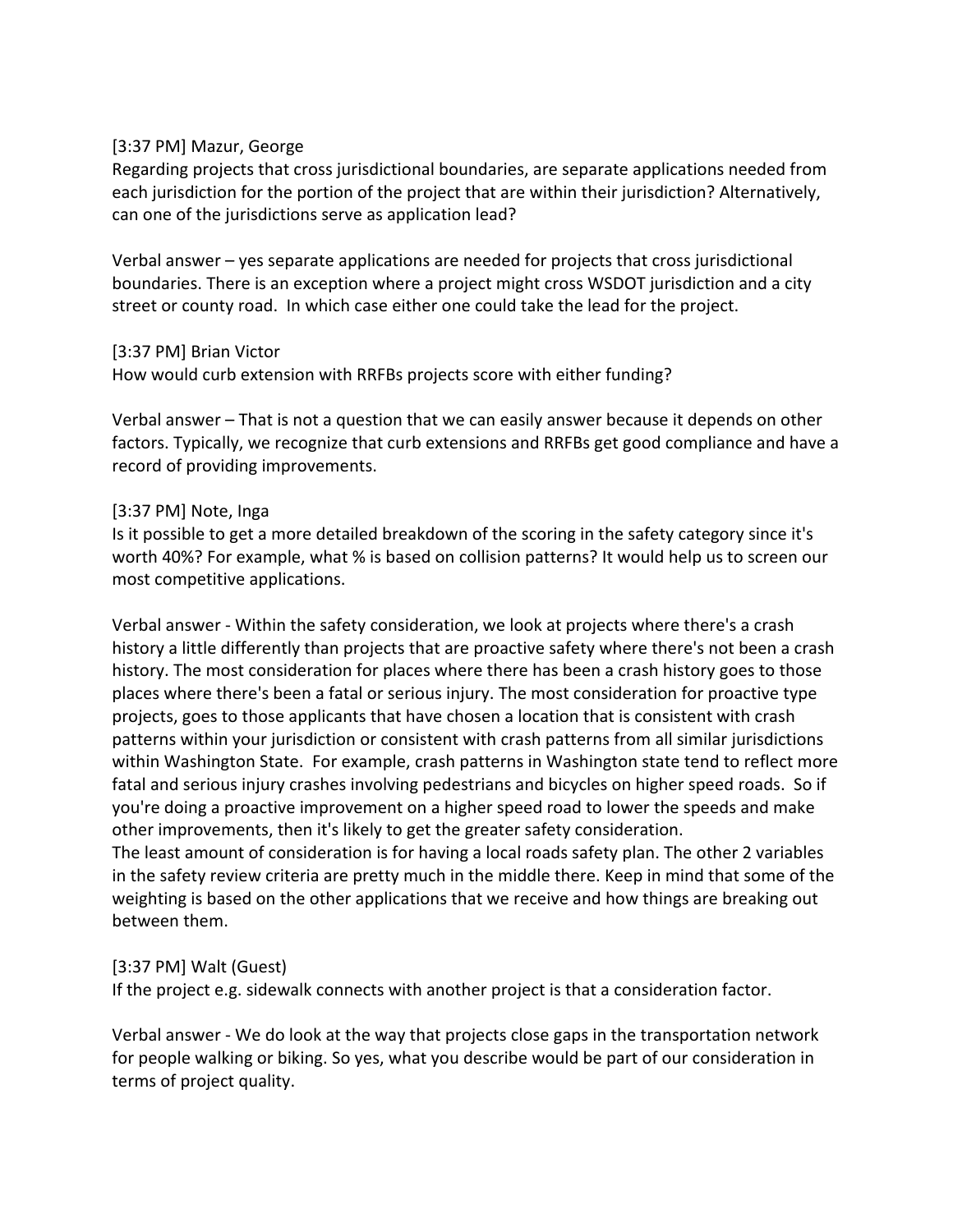[3:38 PM] Kellie Connaughton

If adding road width for bike lanes is acceptable, would that also apply to trails that have connecting outlets to roads? Follow up at [3:47 PM] Our trail surrounds the city with outlets at many Neighborhoods. We need to widen the trail to allow for more bike transportation.

Answer – This could be acceptable, but it would depend on the situation and may not rank as high as other projects. Keep in mind that it is important for projects to be door to door (have a reasonable origin and destination).

[3:38 PM] Flinders, Camille Are projects funded on an all or nothing basis? That is, are proposals ever partially funded?

Verbal answer – Yes that's what we've done in the past and it is best to think of the programs going forward that way into the future.

[3:39 PM] Walt (Guest)

Does an environmental impact reviews have to be complete to submit an application?

Verbal answer – No, you can include the cost of doing your environmental impact review in the cost of the project for the infrastructure/construction type projects.

[3:41 PM] Alex Warner

Is a "road diet" restriping project that does not add any road width eligible for these grant fund programs? Thanks!

Verbal answer - Yes

### [3:44 PM] JOHN WAYAND (Guest)

Do projects that have TAP funds for PE only receive a high evaluation rating for submittals for PBP or SRTS for construction phase?

Verbal answer – If you already have your PE completed when you submit your application that usually indicates better deliverability, and the application will likely be very understandable. That's very helpful in terms of the review process, but it's not a guarantee that you would likely have a higher ranking.

[3:44 PM] City of Stevenson (Ben, Carolyn) (Guest) Is there a maximum dollar amount for landscaping? We are considering adding a tree planting strip for traffic calming/ped safety?

Verbal answer - There is not a maximum dollar amount that you can request for landscaping type projects. The Part 2 webinar for the call for projects is tomorrow and again on the 13th of April. I'll be talking more about the application itself and about cost estimates. You might get some more information regarding your question at that time.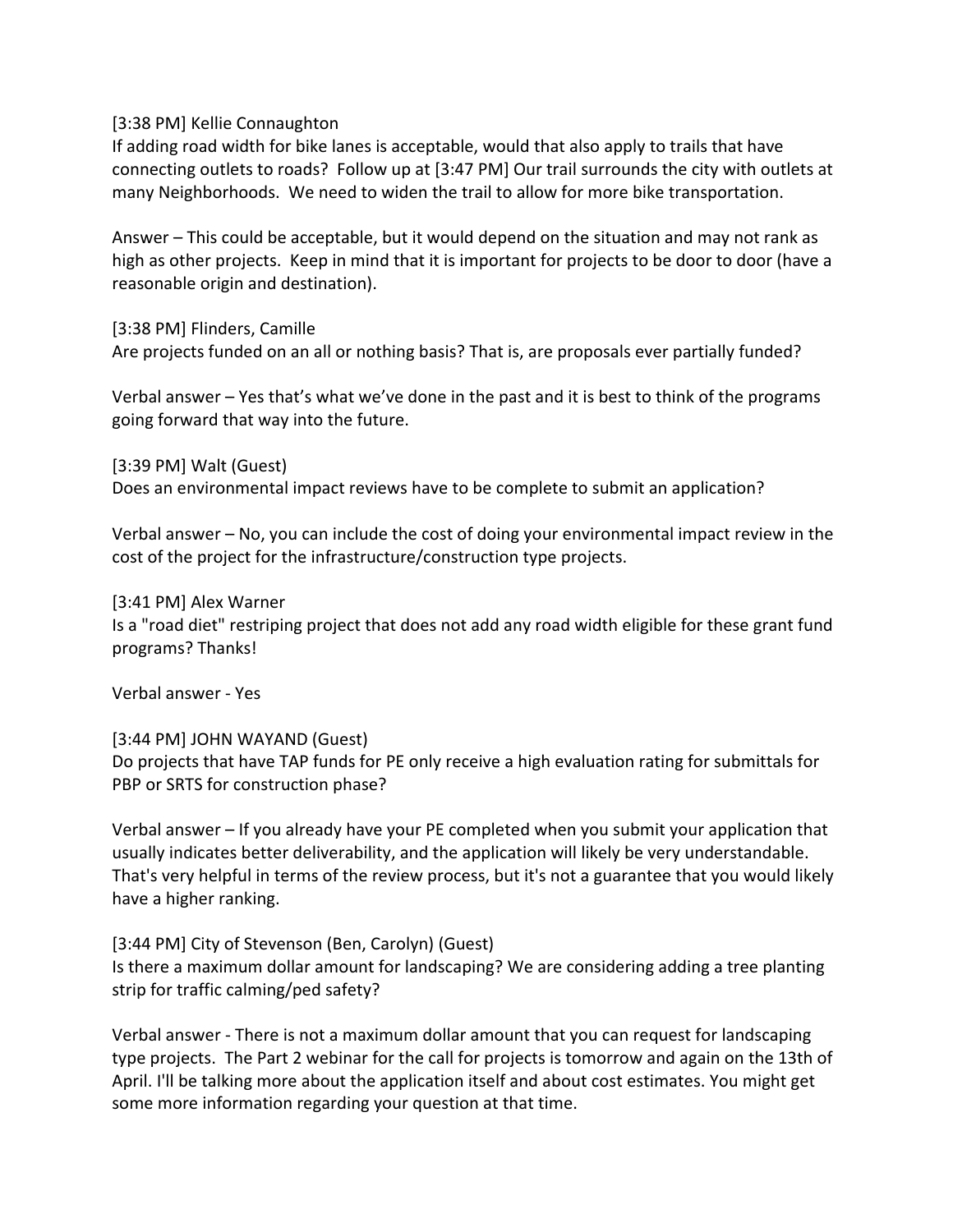[3:48 PM] Flinders, Camille

As a follow up on the partial funding question: is there a "sweet spot" for funding requests? That is, proposals requesting less than a certain amount are more likely to be funded?

Verbal answer - No that is not the case. We use the review criteria which does not include consideration for the amount of the request except where it applies to the value of the project. They are intended to prioritize projects that are consistent with the purpose of the 2 programs and that will be the best investment to achieve that purpose.

### [3:53 PM] Flinders, Camille

This session has been informative. Thank you. How quickly will this recorded session and slides be available online? And will the chat be available too?

Verbal answer – Microsoft Teams will provide a recording of the transcript. We'll see how that looks and if it makes sense to put that up. If not, we'll put up the recording of the April 12<sup>th</sup> webinar. That will be available sometime in the latter part of April. We will post a of the chat in the next few days so you can see the questions and how the questions were answered.

[3:53 PM] Note, Inga Will you post links to the equity sites on the application webpages?

Verbal answer – the call for projects web pages will have the links for the equity sites embedded into it.

[3:53 PM] Phil Hoge Can you post the Part II slides before the meeting so we can take our notes on them?

Verbal answer – Maybe yes, we are still working on them but we will get them posted as soon as we can.

[3:54 PM] Coleen Anderson she/her (Guest) Please repost website.

Verbal answer – Brian is doing that, see below.

[3:54 PM] Marcos McGraw Do we get extra points on our application consideration for attending part 1 & 2 of this webinar? THANK YOU!

Verbal answer – No extra points for attending.

[3:54 PM] Wood, Brian Yes the slides will be available and the links are on the webpage.